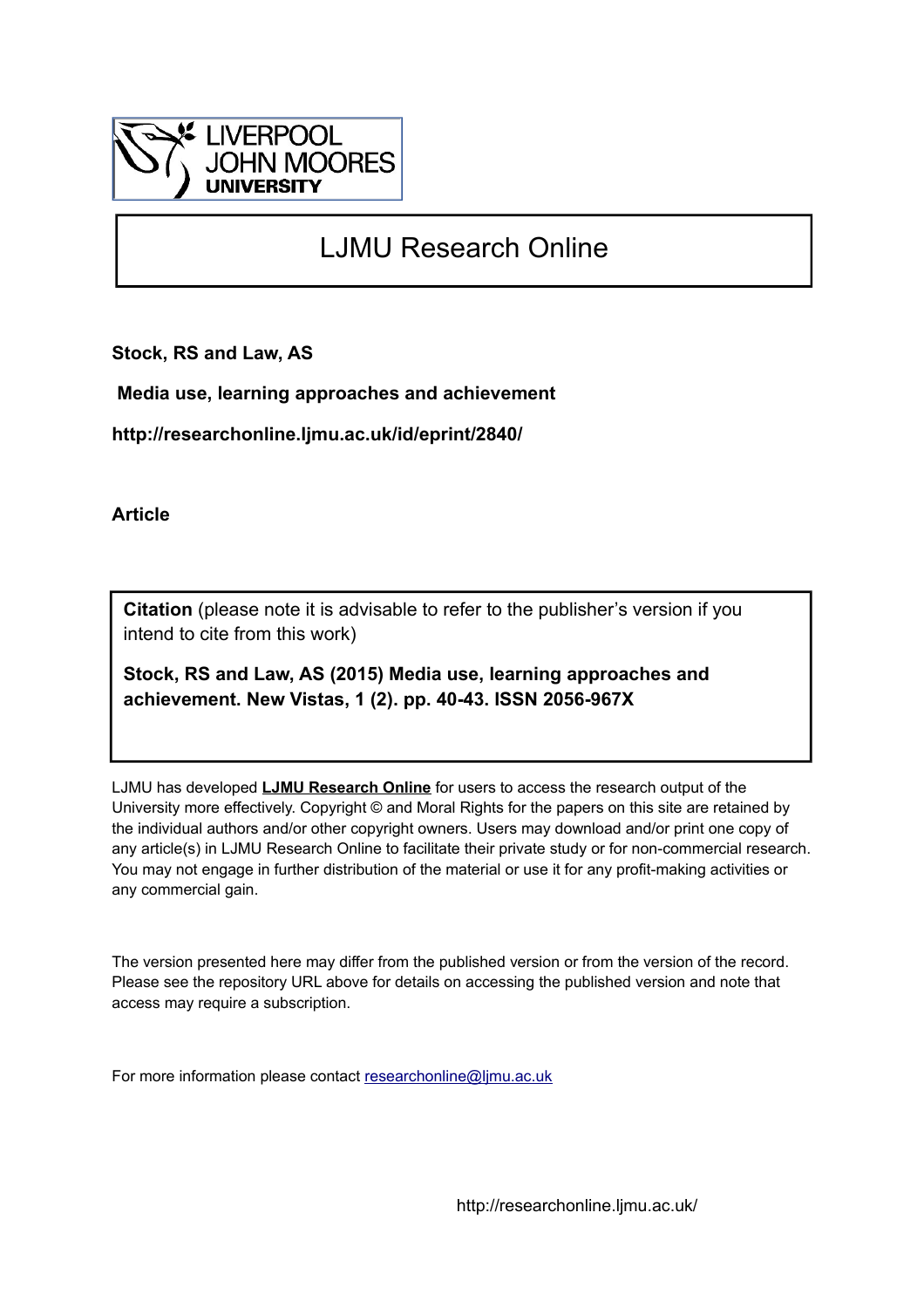

**Rosemary Stock** |University of West London, UK **Anna Law** |Liverpool John Moores University, UK

## **MEDIA USE, LEARNING APPROACHES AND ACHIEVEMENT**

*Media multi-tasking and learning approaches as predictors of academic success – is students' use of media counter-productive?*

oncerns have been raised about the potential for media multi-tasking to distract young people from the business of obtaining a good **C** oncerns have been raised about the potential<br>for media multi-tasking to distract young<br>people from the business of obtaining a good<br>education. It seems likely that if students are off-task during studying (or during class), because they have received a text message, or could not refrain from checking for updates on their Twitter feed, then they will encode less of the information that they are meant to be learning, and/or take longer to achieve the academic tasks that they have been set (see Sana, Weston and Cepeda, 2013). A number of applied experimental studies within an educational context point to this conclusion. For example, Sana *et al*. (2013) investigated learning in a simulated classroom and found that students took in less information when they were asked to complete online tasks (e.g., web searches) on a laptop during the lecture. Media multi-tasking while studying may be just as disruptive as media multi-tasking in the classroom.

Another approach has been to survey students' self-reported media multi-tasking behaviour and to correlate this against measures of academic performance. A large-scale survey of American college students (N = 1774) found that their Grade Point Average was negatively correlated with certain types of self-reported media multi-tasking (using Facebook and texting) while studying (Junco and Cotten, 2012). Using the more objective data of computer time-logs, rather than relying on selfreporting, Judd (2014) has also demonstrated that Facebook is a main culprit in promoting multi-tasking behaviour among students. These studies are based on self-reported multi-tasking behaviour, but the findings concur with an observational study by Rosen, Carrier and Cheever (2013), where researchers watched children and young people from middle school, high school and university while they studied at home. Participants who opened Facebook at least once during the 15-minute observed session had lower (self-reported) grade point averages than those who stayed away from it.

Karpinski, Kirschner, Ozer, Mellott and Ochwo (2013) also found a negative relationship between the use of social networking sites and academic performance for American college students, but that

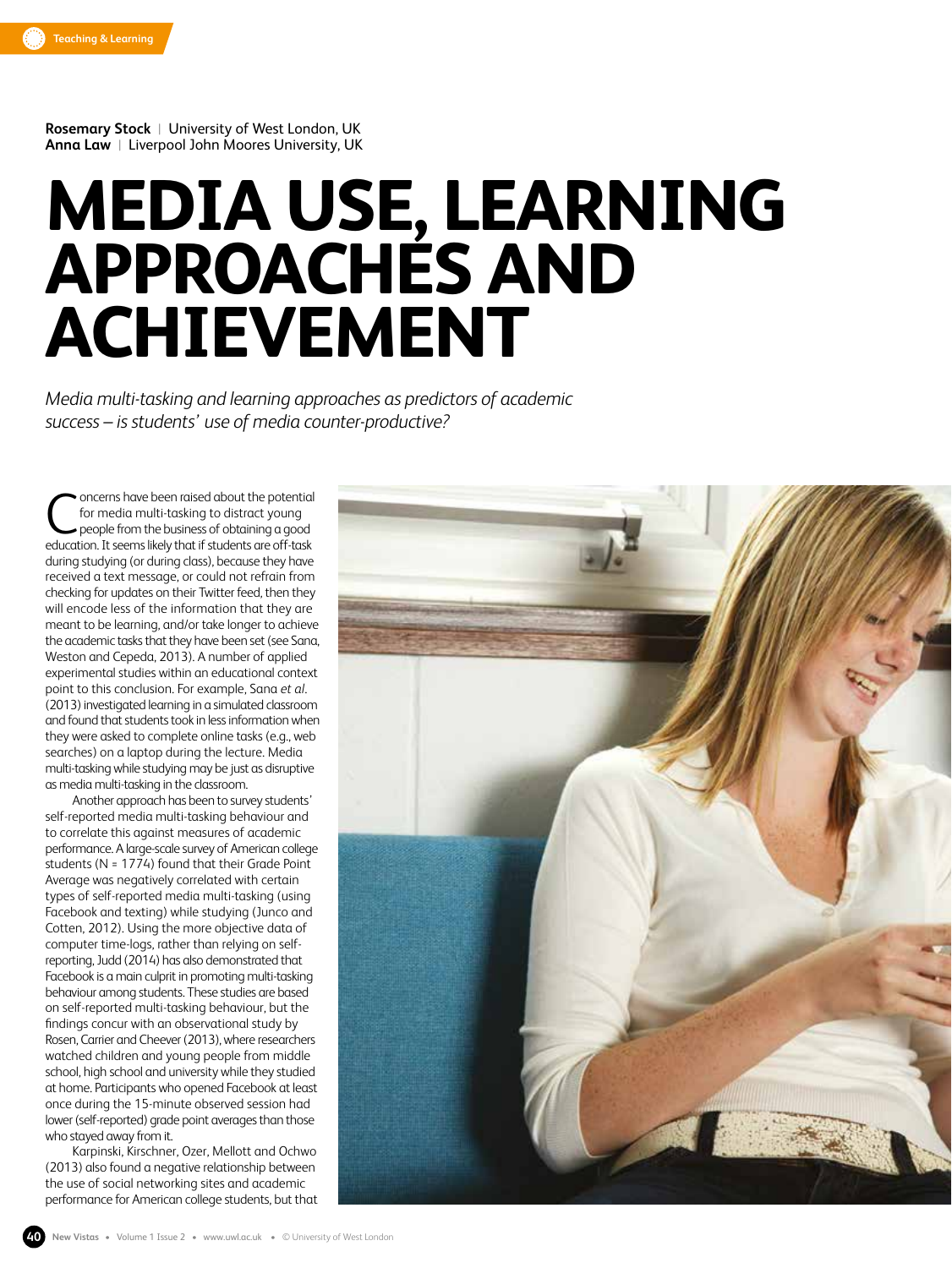*Participants who opened Facebook at least once during the 15-minute observed session had lower grade point averages than those who stayed away from it*





this was moderated by the degree of multi-tasking that students reported. Therefore, it may be that some students are using social media at appropriate times and not attempting to combine it with academic work and are faring better in terms of academic outcomes. Interestingly, Karpinski *et al*. did not find this moderating effect in the sample of European students that they tested, for whom social networking was disruptive regardless of whether they multi-tasked while they engaged with it. Overall, these studies suggest that any disruption arising from social media may be tied to the use of social media in particular, rather than media multi-tasking in general.

### **Media multi-tasking and dealing with distraction**

Some authors suggest that media multi-tasking is fundamentally changing the way the cognitive system processes information (Ophir *et al*., 2009). Ophir *et al*. published a widely-cited study that developed a new measure of media multi-tasking (the Media Use Questionnaire, from which a Media Multi-tasking Index or MMI can be derived) and compared heavy and light media multitaskers (HMMs and LMMs) on a number of cognitive measures. Somewhat counter-intuitively they found that heavy media multi-taskers were worse in a traditional test of task-switching (that is, switching from one task to another affected their overall performance more) than light media multi-taskers. Ophir *et al*. suggest that this 'switch-cost' is due to HMMs having trouble filtering out irrelevant distractions. They presented evidence of this from an attentional filtering task where participants had to remember a display of red shapes while ignoring irrelevant blue shapes presented at the same time, and a version of the Continuous Performance Test where they had to ignore white distractor letters while attending to a stream of red letters. In both these tasks, HMMs were more affected by the irrelevant shapes or letters than LMMs. In light of these differences, Ophir *et al*. argued that HMMs may be more prone than LMMs to distraction from irrelevant information in the environment and irrelevant representation in working memory.

However, it may be that the differences between HMMs and LMMs have been overstated initially. Two papers have failed to replicate Ophir *et al*.'s (2009) task-switching finding, with one showing no difference between heavy and light media multi-taskers (Minear *et al.*, 2013), and the other showing a lower switch-cost for heavy media multitaskers (Alzahabi and Becker, 2013). Meanwhile, there have also been conflicting findings with regard to working memory capacity. In their attentional filtering task, Ophir *et al*. found no difference in memory performance on trials where there were no distractors present. However, this task simply involved storing information in short-term memory; there was no requirement to manipulate the information or engage in another processing task at the same time. The study by Minear *et al*. (2013) included a measure of reading span (which should tax the same cognitive resources as operation span), but they found no significant differences between HMMs and LMMs.

In summary, findings relating to the relationship between media multi-tasking, attentional control and working memory have been mixed. Also, it is important to consider that even if some of these aforementioned differences were to be established as reliable, one still does not know the direction of causality. Does media multi-tasking really change the way we process information, or is it the case that people with a particular information-processing style are more likely to enjoy and engage in media multi-tasking? It could be that media multi-tasking will be taken up to a greater extent by the participants who naturally tend towards breadth-based cognitive processing, or who are good at deploying their attention across multiple locations.

### **Media multi-tasking and study approaches**

Returning to the field of higher education, it could be that students who have a particular way of approaching their studies are also the students most likely to engage in media multi-tasking.

There are a number of established tools available for measuring the ways in which students prefer to learn, to manage information, and/or are motivated for learning. The construct of interest here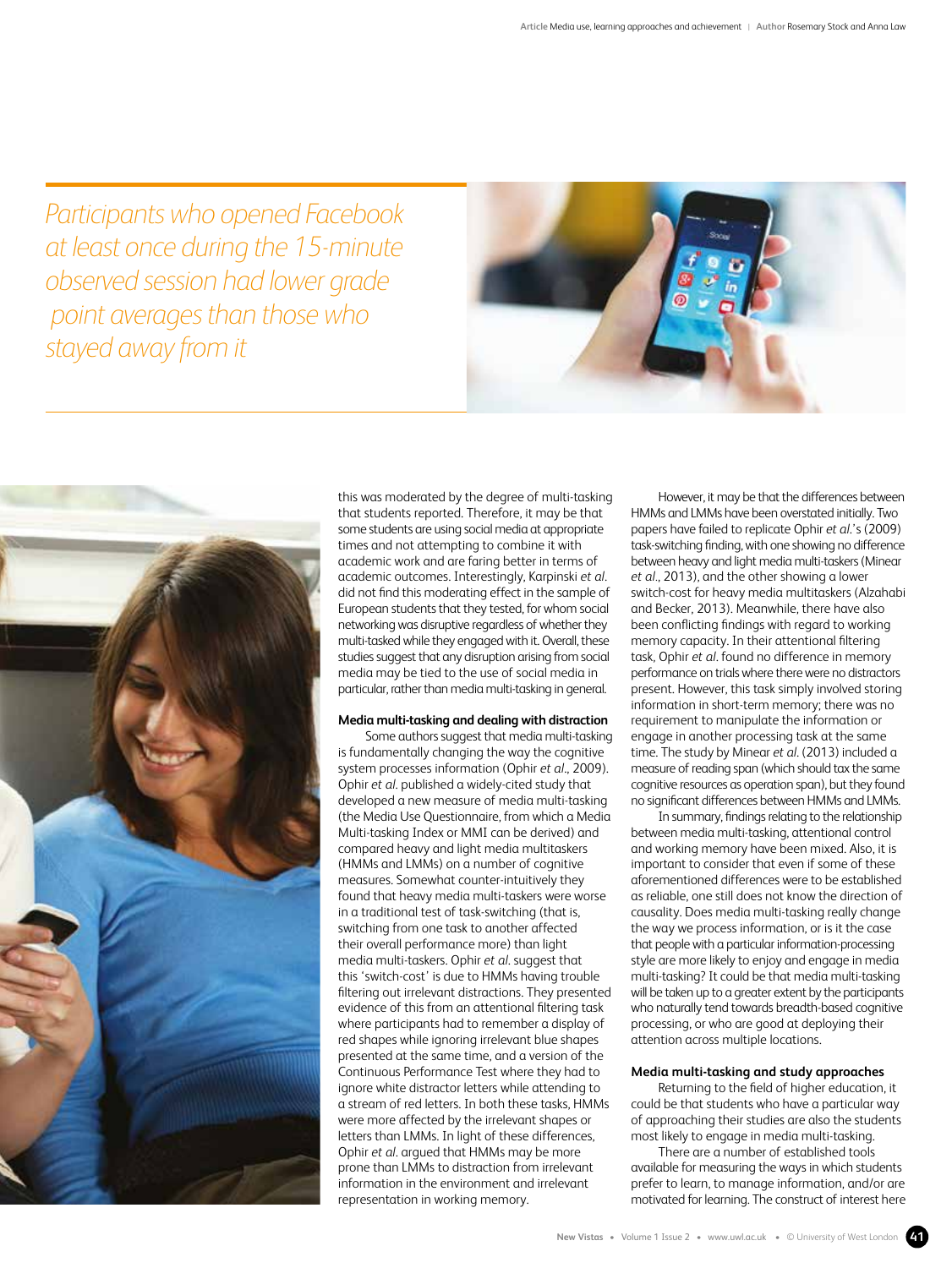is study processes (also known as study approaches), which give information about the way in which participants choose to tackle learning tasks, within a given context. They are therefore not direct measures of personality, but of the way in which the student is currently approaching their own learning.

Biggs and colleagues (Biggs *et al*., 2001) show that students may adopt either a 'deep' or a 'surface' learning approach, with the former being focused on achieving understanding, while the latter focuses on memorising content. These approaches have been associated with academic achievement, with deep learning tending towards a positive relationship (Newble and Hejka, 1991, cited in Diseth and Martinsen, 2003) and surface tending towards a negative relationship (Diseth and Martinsen, 2003). These relationships are often weak, however. Additionally, it is possible that one type of assessment can lead to higher grades from one or other approach to learning (Diseth, and Martinsen, 2010). Multiple choice exams, for instance, may be best tackled through the memorising, 'surface' approach.

The relationship between deep/surface learning approaches and media multi-tasking has not previously been investigated, although Yilmaz and Orhan (2010) find that those reporting surface learning use the internet more, and specifically more for non-learning based activities.

### **The current study**

To investigate the relationship between study approaches and media multi-tasking, the current research utilised well established measures, namely the revised two-factor Study Process Questionnaire (Biggs, Kember and Leung, 2001), and Ophir *et al*.'s (2009) Media Use Questionnaire, which was used to derive a Media Multi-tasking Index (MMI). Academic performance was measured using the participants' overall grade for the academic year during which data was collected. In this way, a range of coursework and exams contributed to the grade, giving a rounded picture of the student's achievements. Information on previous academic performance was also obtained where possible.

To summarise, the current study aimed to identify any relationship between study approaches, media multi-tasking, and academic achievement. Based on the relationships previously reported between academic performance and *ad hoc* measures of media multi-tasking (e.g., Junco and Cotten, 2012), it was predicted that MMI would be negatively predictive of academic performance (as would a surface approach to learning). Furthermore, it was predicted that MMI would correlate positively with a surface approach to learning and negatively with a deep approach.

### **Method and Results**

A total of 224 participants took part. All were students from either The University of West London (UWL) or from a comparable post-92 institution in the North West of England. They completed two measures – the Media Use Questionnaire (from which the Media Multi-tasking Index is calculated, Ophir *et al*., 2009), and the Revised Two-Study Factor Study Process Questionnaire (R-SPQ-2F; Biggs, Kember and Leung, 2001), which measures the learning approaches of students within a given context, in this case their degree programme. The researchers also obtained permission from each participant to use their mean grade for the academic year, to be used as a measure of academic success.

It was found (through multiple regression – see Table 1) that the MMI did not predict poor academic performance in the sample, and nor did it show any relationship to either surface or deep learning approaches (ps > .05). However, as predicted, surface learning did predict poor academic performance.

**Ewitter** 

| Predictor                                                       | <b>Beta</b> |          |
|-----------------------------------------------------------------|-------------|----------|
|                                                                 |             |          |
| MMI                                                             | - 02        | < 1      |
| Deep Learning                                                   | - 07        | $\leq 1$ |
| Surface Learning                                                | $-21$       | $-275**$ |
| Regression model: $F(3, 202) = 2.61$ , $p = .05$ , R2adj = 2.3% |             |          |

*\*\* p < .01*

**TABLE 1**

Summary of multiple regression analysis

# Follow your interests

Instant updates from your friends, industry experts, taxes Instant updates from your friends, mouse years in the world

 $\alpha$ 

Search Twitter

*Overall, the current study adds support to the suggestion that any worry about multimedia use and its effect on UK students' academic performance may be over exaggerated*